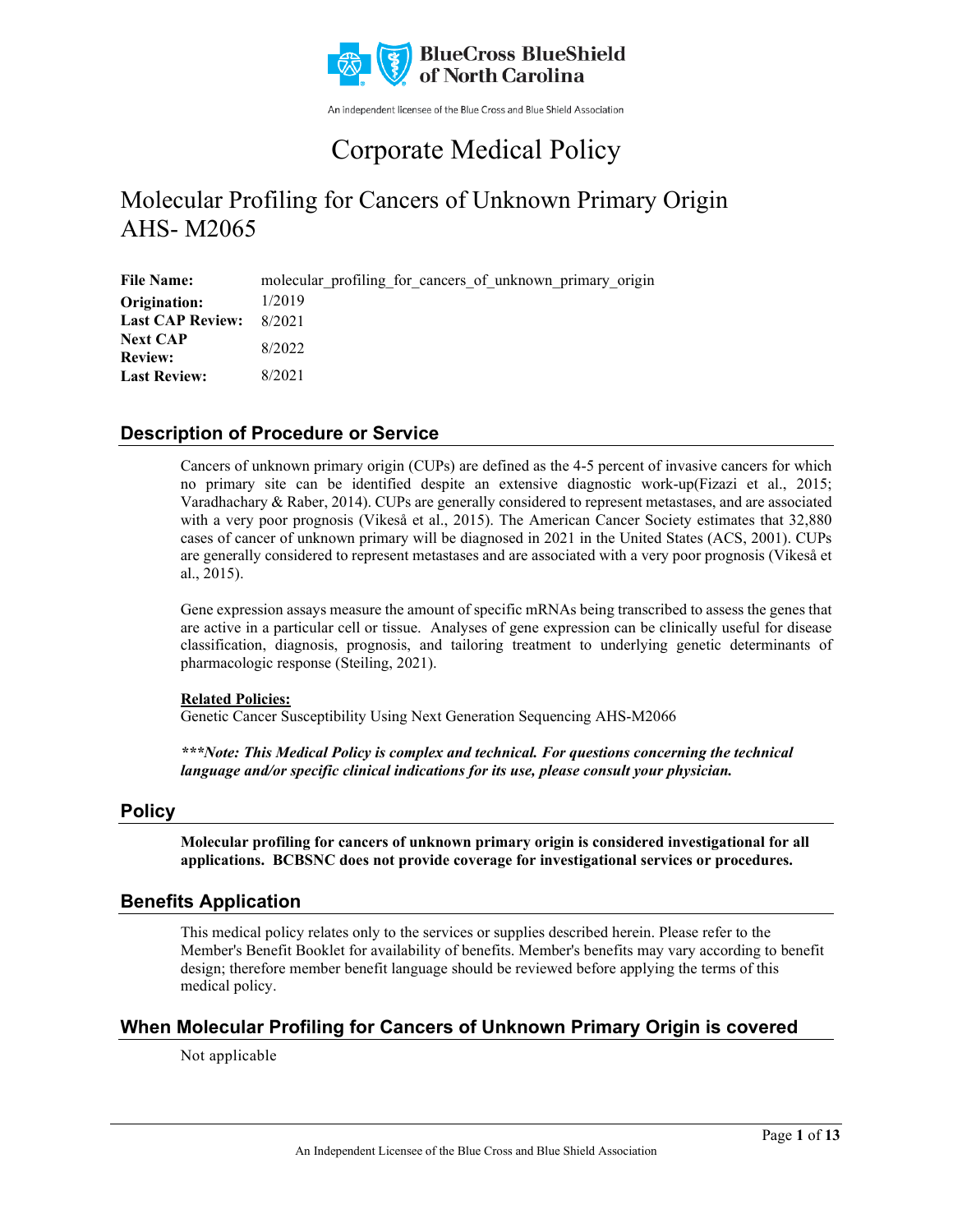### **When Molecular Profiling for Cancers of Unknown Primary Origin is not covered**

Molecular cancer classifier and/or gene expression profiling assays is investigational to evaluate the site of origin of a tumor of unknown primary, or to distinguish a primary from a metastatic tumor, or to guide site-specific therapy.

Mutational testing with next generation sequencing is considered investigational to determine targeted treatments for patients diagnosed with cancer of unknown primary origin.

### **Policy Guidelines**

Cancers of unknown primary origin (CUPs) typically present with symptoms attributable to metastases where subsequent work-up fails to identify the primary site  $(J.$  Hainsworth  $\&$  Greco, 2019). Given their rapid progression and dissemination, it was assumed that regardless of the site of origin, the tumors in unknown primary cancers shared biologic properties common to their pathogenesis and that identification of the exact tissue of origin would not have a substantial effect on therapeutic approaches or survival. However, biologic events that allow development of metastases without a discernable tumor at the primary site have not yet been determined (Varadhachary & Raber, 2014).

Accurate prediction of the tissue of origin using immunohistochemical staining and/or gene expression profiling is now possible in most CUP cases. Appropriate classification,based upon all available evidence, is essential to identify patients for whom a specific treatment may be particularly useful and site-specific therapy based on these predictions is replacing empiric chemotherapy as the new treatment standard (J. Hainsworth & Greco, 2019). Tumors in unknown primary cancer despite different degrees of loss of differentiation retain the signature of their primary origin, even after metastasis (Fizazi et al., 2015).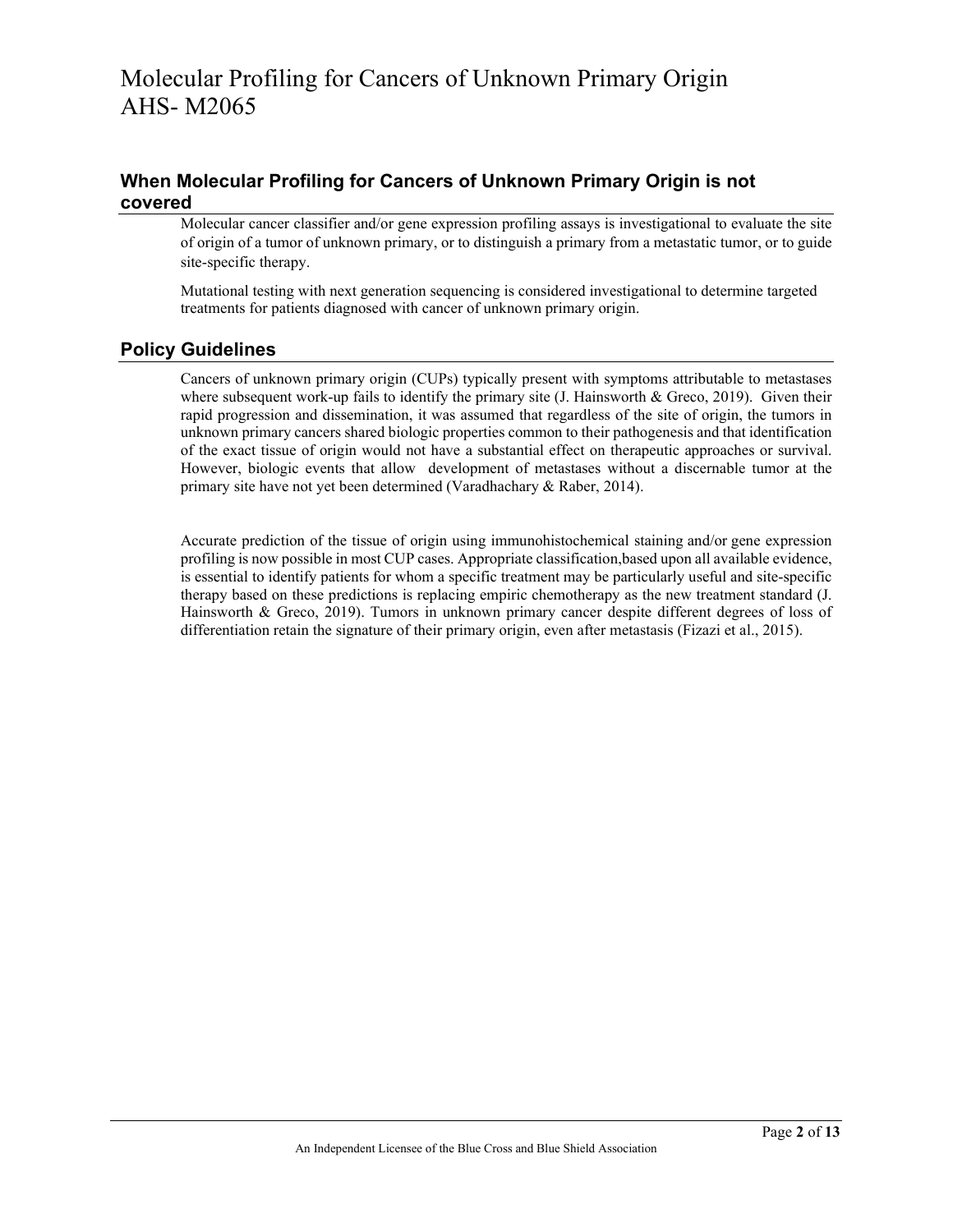Presently, patients are initially placed into one of four categories (adenocarcinoma, squamous cell carcinoma, neuroendocrine carcinoma, poorly differentiated) based upon the light microscopic examination of the initial biopsy. This classification is then used to guide further evaluation as indicated below (F. Greco & Hainsworth, 2011):



(F. Greco & Hainsworth, 2011)

Although the true tissue of origin may not be identifiable in any given case, recent evidence suggests it may be useful to provide "site-specific" treatment based on tumor type (J. Hainsworth & Greco, 2019). Certain characteristics of a tumor, such as its histology, may indicate more responsive cases and as such, may warrant specific treatments. For example, a woman with peritoneal carcinomatosis may benefit from therapies that are effective against advanced epithelial ovarian cancer, as the histology in both types may be similar. However, although several of these subgroups have been identified, most patients will not fall in these groups; approximately 70% of cancers of unknown primary are classified as adenocarcinomas, and 80-85% of these adenocarcinomas are not yet classified into these subgroups. In the absence of a targeted therapy, "empiric" chemotherapy with efficacy against a broad swath of cancer types is usually provided (J. Hainsworth & Greco, 2019; J. D. Hainsworth, Greco, Anthony, 2021).

Several proprietary tests exist for the assessment of the origin of cancer. One of these tests is "Tissue of Origin" from Cancer Genetics Inc. This test is a "microarray-based gene expression that aids in identifying challenging tumors, including metastatic, poorly differentiated, and undifferentiated cancers". This test assesses the expression level of over 2000 genes and reports the likeliest tissue of origin from the most 15 common tumor types ("breast, non-small cell lung, pancreas, gastric, colorectal, liver, bladder, kidney, thyroid, non-Hodgkin lymphoma, melanoma, ovarian, sarcoma, testicular germ cell, and prostate"). An RNA "profile" is generated from the expression levels and compared to tissue profiles representative of the 15 tumors (ClinLabNavigator,2019). Another test is "CancerTYPE ID", which measures the expression of 92 genes encompassing 50 tumor types. The test is intended to aid in identifying tissue of origin as well as tumor subtype. The firm that offers this test is Biotheranostics, Inc (Biotheranostics, 2019).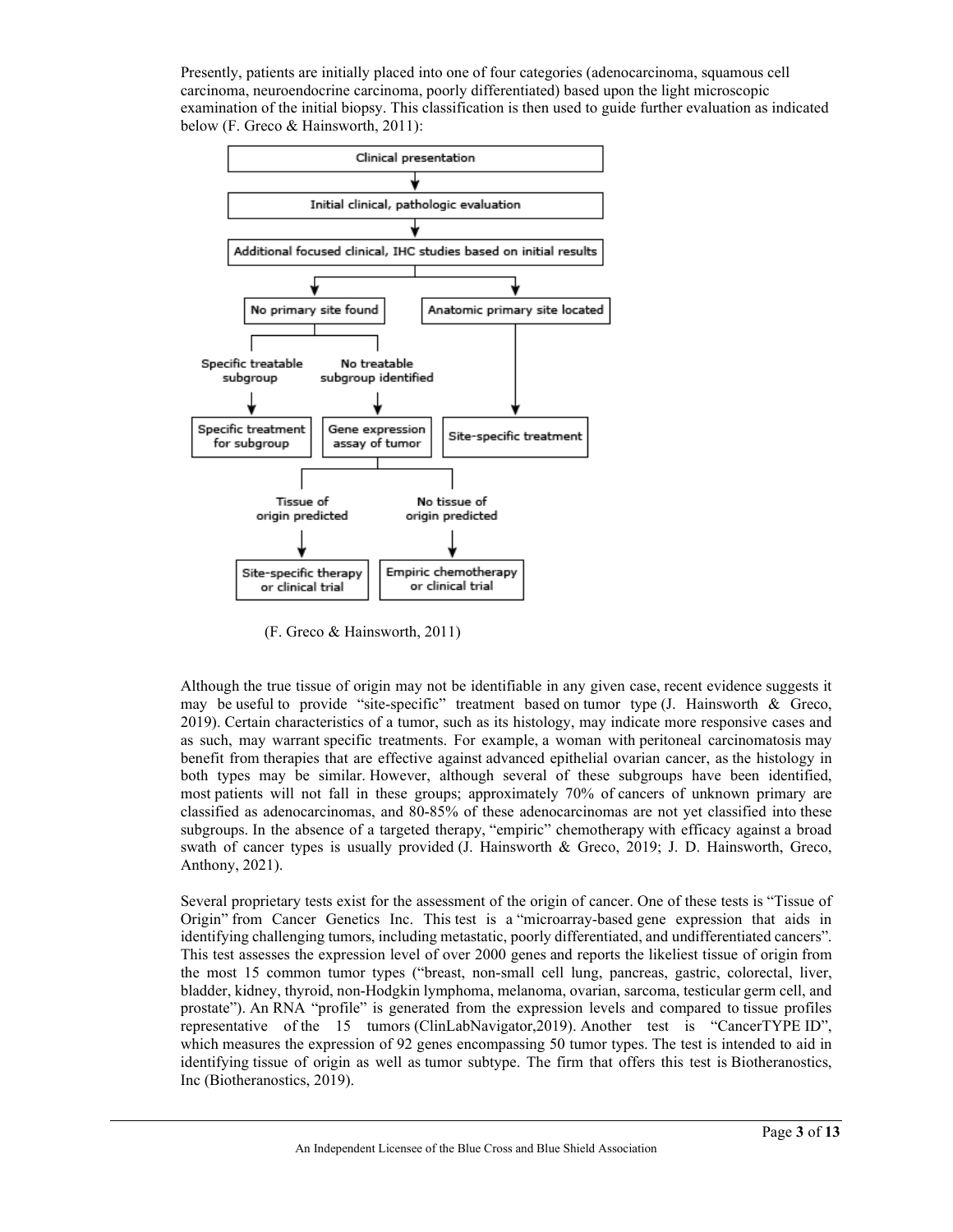Tissue of Origin was validated by Pillai et al where they created microarray data files for 462 "metastatic, poorly differentiated, or undifferentiated FFPE tumor specimens, all of which had a reference diagnosis" and analyzed these files with the Tissue of Origin model. Overall agreement with the reference diagnosis was 89%, and an average of 12 tissues could be ruled out with >99% probability. (Pillai et al., 2011). Nystrom et al examined the utility of this test by sending a survey to 65 physicians overseeing 107 patients. They found that, with the gene expression profile results, the diagnosis was changed for 50% of patients and management was changed for 65% of patients (Nystrom et al., 2012).

Other than proprietary tests, The Jackson Laboratory developed CUP-AI-Dx, an RNA-based classifier, that uses RNA sequencing data from 817 genes to determine the metastatic cancer's primary tissue of origin and identify a tumor's molecular subtype. This machine was trained with the transcriptional profiles of 18,217 primary tumors and 32 cancer types. CUP-AI-Dx may be an important tool to help guide therapies for those who are limited to generalized treatment approaches (Zhao et al., 2020).

#### Clinical Validity and Utility

A number of studies have investigated the validity and diagnostic utility of gene expression profiling in addition to or in place of standard immunohistochemistry in the diagnosis and management of CUP.

Hainsworth et al (J. D. Hainsworth et al., 2013), conducted a prospective trial testing the tumor biopsy specimens from previously untreated patients with CUP with a 92-gene reverse transcriptase polymerase chain reaction cancer classification assay. Molecular tumor profiling correctly identified tissue of origin in 85% of carcinomas of known primary origin. The study showed that molecular tumor profiling predicted a tissue of origin in 247 of 252 (98%) patients with CUP. The authors concluded that "molecular tumor profiling contributes to the management of patients with CUP and should be a part of their standard evaluation."

Greco et al (F. A. Greco, Lennington, Spigel, & Hainsworth, 2013) demonstrated that 18 of 24 patients (75%) with latent primaries discovered months to years later were predicted by molecular tumor profiling. The authors concluded that molecular tumor profiling "complements standard pathologic evaluation in determining the tissue of origin in patients with CUP, particularly when IHC is inconclusive."

Oien and Dennis (Oien & Dennis, 2012) concluded that "in already well worked-up poorly differentiated and/or metastatic tumours, including CUP, molecular profiling performs well, with sensitivities of 72%– 95% and may outperform optimal IHC by 10%–20%." The authors conclude that molecular profiling could thus contribute to diagnosis of poorly differentiated and/or metastatic tumors.

Kerr et al. (Kerr et al., 2012) conducted a large multi-institution validation study to examine the performance of a 92-gene molecular cancer classifier. The assay showed overall sensitivities of 87% for tumor type and 82% for subtype. There was no decrease in comparative performance when metastatic tumors, high-grade tumors or cases with limited tissue were analyzed. The authors concluded that the assay showed strong performance for accurate molecular classification for various tumor histologies. They further state that "results support potential use of the assay as a standardized molecular adjunct to routine clinicopathologic evaluation for tumor classification and primary site diagnosis."

Handorf et al (Handorf et al., 2013) published the results of a prospectively conducted, blinded, multicenter study that compared the diagnostic accuracy of gene expression profiling (GEP) with IHC in identifying the primary site of metastatic tumors with known primaries. Overall, GEP accurately identified 89% of specimens, compared with 83% accuracy using IHC. In the subset of 33 poorly differentiated and undifferentiated carcinomas, GEP had higher accuracy (91%) compared to IHC (71%). The authors concluded that GEP "was significantly more accurate than IHC when used to identify the primary site of metastatic tumors."

In a similar study design, Weiss et al (Weiss et al., 2013) compared the diagnostic accuracy of IHC analysis versus molecular classification using a 92-gene RT-PCR assay for determination of the primary tumor site. The authors reported 79% accuracy for gene expression profiling compared with 69% for immunohistochemistry. The authors concluded that the results "demonstrate superior accuracy with the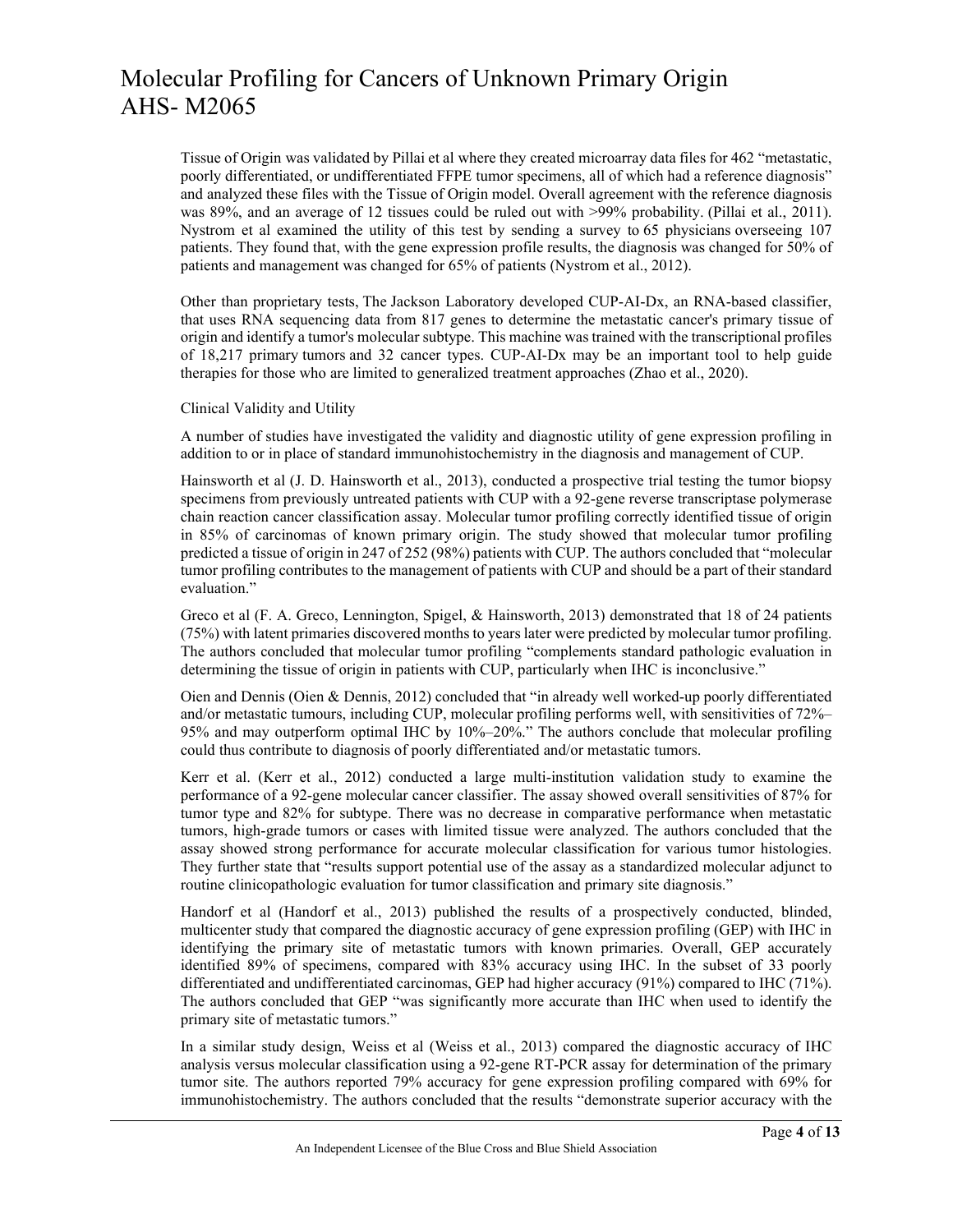92-gene assay versus standard-of-care IHC analysis and strongly support the diagnostic utility of molecular classification in difficult-to-diagnose metastatic cancer."

Ross et al (2015) conducted Comprehensive genomic profiling on 200 CUP formalin-fixed paraffinembedded specimens (mean, 756× coverage) using the hybrid-capture-based FoundationOne assay for presence of targetable genomic alterations (GAs) in CUP and responses to targeted therapies. They concluded that "Almost all CUP samples harbored at least 1 clinically relevant GA with potential to influence and personalize therapy. The ACUP tumors were more frequently driven by GAs in the highly druggable RTK/Ras/mitogen-activated protein kinase (MAPK) signaling pathway than the non-ACUP tumors. Comprehensive genomic profiling can identify novel treatment paradigms to address the limited options and poor prognoses of patients with CUP."

Groschel et al. (2016) investigated if their results from a difficult case could be extrapolated. The authors described an advanced-stage malignancy that mimicked a poorly differentiated soft-tissue sarcoma and did not respond to multiagent chemotherapy. Despite molecular profiling and histopathology analysis, the tissue of origin was not identified. However, the authors believed that immune checkpoint inhibitor therapy was warranted, and several differential diagnoses were theorized, including triple-negative breast cancer (TNBC). The authors assessed 157 TNBC cases from the Cancer Genome Atlas, and found PD-L1 copy number gains (leading to excess PD-L1 mRNA expression) in 24% of cases. The authors concluded that their results "illustrate the impact of multidimensional tumor profiling in cases with nondescript histology and immunophenotype, show the predictive potential of PDL1 amplification for immune checkpoint inhibitors (ICIs), and suggest a targeted therapeutic strategy in Chromosome 9p24.1/PDL1-amplified cancers" (Groschel et al., 2016).

Loffler et al. (2016) performed next-generation sequencing (of 50 genes) on 55 patients with adenocarcinoma or undifferentiated carcinoma. 46 cases harbored tumor-specific mutations and other alterations. *TP53, KRAS, CDKN2A* and *SMAD4* were the most commonly mutated genes, and 8 cases were identified as having targetable mutations by currently approved drugs. The authors concluded that mutations of relevant driver genes were present in "vast majority" of CUP tumors and that these genes may carry impact on prognosis and targeted therapy (Loffler et al., 2016).

Santos et al (2017) aimed to develop and validate a gene-expression classifier to identify potential primary sites for metastatic cancers more accurately. "The gene-expression classifier correctly identified, by a cross-validation, 86.6% of the expected cancer superclasses of 4429 samples from the RefDB, with a specificity of 99.43%. Next, the performance of the algorithm for classifying the validation set of metastatic FFPE samples was 83.81%, with 99.04% specificity. The overall reproducibility of our geneexpression-classifier system was 97.22% of precision, with a coefficient of variation for inter-assays and intra-assays and intra-lots <4.1%."

Zehir et al. (2017) attempted to characterize the mutational landscape of metastatic cancer. 10945 tumor samples from 10336 patients were included. Tumors were sequenced with 2 panels, one of 341 genes, and another of 410 genes (with all 341 genes from the former panel included). Tumors were sequenced to an average of 718x coverage. Non-small cell lung cancer was the most common, with 1563 patients, followed by breast carcinoma at 1237 patients and colorectal cancer at 978 patients. Cancers of unknown primary comprised of a total of 160 patients. Overall, the authors identified 36.7% of patients as having actionable mutations ( $n = 3792$ ). Gastrointestinal stromal tumors (76%), thyroid cancer (60%) and breast cancer (57%) were found to have the highest proportion of actionable mutations. However, the highest standard of actionable mutation met for cancers of unknown primary was "level 2B", or "standard of care biomarker for an FDA-approved drug in another indication". The authors concluded that their data "demonstrate [d] the feasibility and utility of large-scale prospective clinical sequencing of matched tumor-normal pairs to guide clinical management (Zehir et al., 2017).

Varghese et al. (2017) aimed to provide a "clinical and pathologic" description of patients with cancers of unknown primary. 150 patients had targeted next-generation sequencing performed. 45 patients were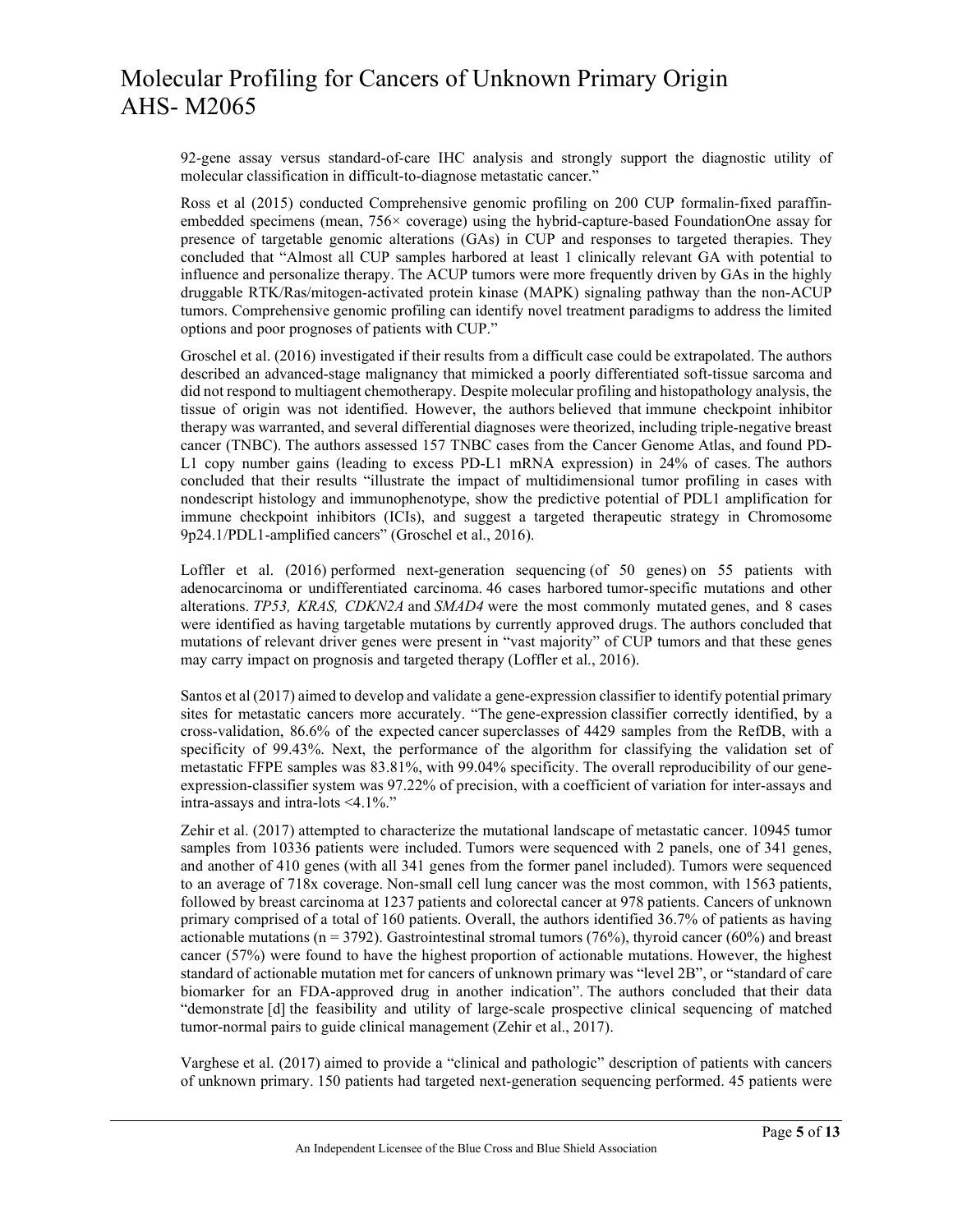identified to have "potentially actionable" mutations, and 15 patients received targeted therapies. The authors remarked that CUP patients may benefit from targeted therapies (Varghese et al., 2017).

Gatalica et al. (2018) attempted to identify predictive biomarkers for immune checkpoint blockade therapy in cancers of unknown primary (CUP). 389 cases were analyzed for 592 mutations and 52 gene fusions through next-generation sequencing. Microsatellite instability (MSI), total mutational load (TML), and PD-L1 expression were all evaluated. The authors identified "high" TML in 11.8% of tumors, high MSI in 7 tumors, and PD-L1 expression in 80 (of 362 tested cases) tumors. Other predictive biomarkers such as *MDM2* gene amplification were identified. *TP53* gene mutations were found in 54% of cases, followed by *KRAS* (22%) and *ARID1A* (13%). Overall, the authors identified 28% of CUP cases as carrying a predictive biomarker for immune checkpoint blockade therapy (Gatalica, Xiu, Swensen,  $\&$ Vranic, 2018).

Clynick et al. (2018) attempted to identify actionable mutations in cancers of unknown primary. 21 cases were included, and two gene panels were used to evaluate variants in 76 cancer-related genes. The authors found variants in 17 of 21 cases, with 11 considered "potentially actionable". The most common variants detected were *TP53* (47%), *KRAS* (12%), *MET* (12%) and *MYC* (12%). The authors also remarked that CUP adenocarcinomas and poorly differentiated carcinomas tended to harbor gene mutations involved in signal transduction pathways (8 of 11 cases harboring mutations such as *BRAF, HRAS,* and *KRAS*), whereas squamous cell carcinomas tended to harbor mutations in genes involved in cell cycle control and DNA repair genes (all 8 cases harboring mutations such as *TP53, MLH1*, and *CDKN2A*). Overall, the authors identified mutations in "biologically relevant" genes in the "vast majority" of CUP tumors, noting that half provided a "potentially novel treatment not generally considered in CUP" (Clynick et al., 2018).

Hayashi et al. (2019) compared two treatments for cancers of unknown primary site. Empirical chemotherapy was compared against site-directed therapy (directed by comprehensive microarraybased gene expression profiling). Efficacy analysis was performed for 50 patients in the site-specific arm and 51 patients in the empirical chemotherapy arm. 1-year survival rate was found to be 44% for sitespecific treatment and 54.9% for empirical treatment ( $p = .264$ ). Median overall and progression-free survival was found to be 9.8 months and 5.1 months respectively for site-specific treatment and 12.5 months and 4.8 months respectively for empirical treatment ( $p=0.896$  and .550, respectively). Overall, the authors concluded that "Site-specific treatment that was based on microarray profiling did not result in a significant improvement in 1-year survival compared with empirical PC [treatment]" (Hayashi et al., 2019).

Fizazi et al. (2019) evaluated the utility of "tailored treatment" for cancers of unknown primary. 243 patients with cancers of unknown primary were included, and were randomized to Arm A ("Cisplatin 100 mg/m2 d1þ Gemcitabine 1250 mg/m2 , day 1 and 8, q3w", empiric treatment) or Arm B ("gene expression test followed by a la carte treatment according to the suspected primary", tailored). The gene expression tests used were Pathwork's Tissue of Origin  $(n = 21)$  or CancerTYPE  $(n = 222)$ , and the primary endpoint was defined as progression-free survival at a hazard ratio of 0.625. The four most common tissues of origin were "pancreatico-biliary cancer (19%), squamous cell carcinoma (11%, kidney cancer (8%) and lung cancer (8%)". 91 of the 123 patients in Arm B were given tailored treatment. Progression-free survival in both arms were similar (both by central and local review), overall survival was similar in both arms (hazard ratio = 0.92). Overall, the authors concluded that "using a molecular test followed by tailored systemic treatment did not improve outcomes of pts [patients] with CUP" (Fizazi et al., 2019).

In a study by Zhao et al. (2020), the CUP-AI-DX was tested on 394 metastatic samples of unknown primary origin. The machine correctly identified the tissue of origin 96.7% of the time. The authors also compared the classification accuracy to the CancerTypeID GEP test. While the accuracy of CUP-AI-DX was 98.54% in cross-validation, while CancerType ID was 87% in cross-validation. The authors conclude that "The CUP-AI-Dx predicts tumour primary site and molecular subtype with high accuracy and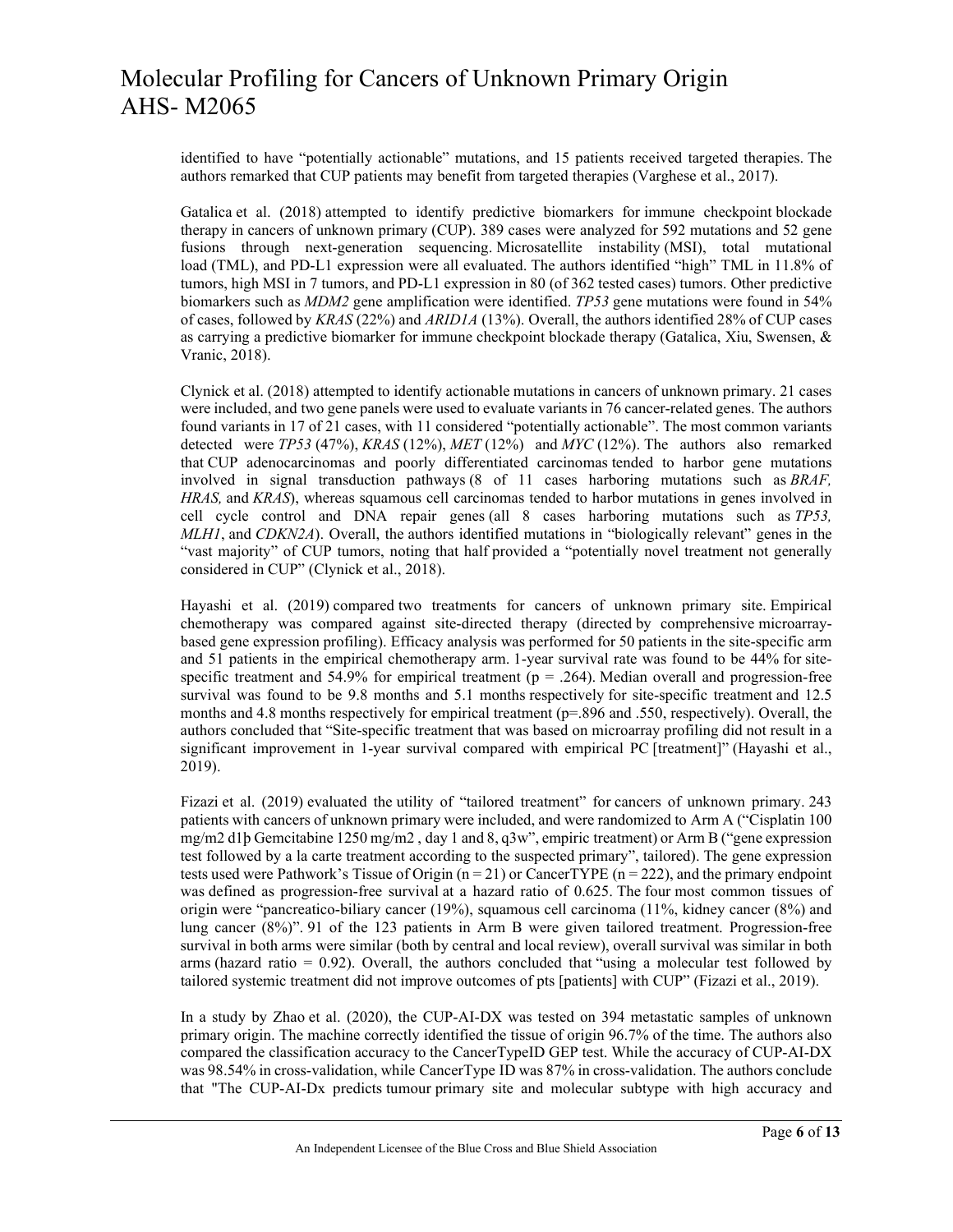therefore can be used to assist the diagnostic work-up of cancers of unknown primary origin (Zhao et al., 2020)."

Raghav et al. (2020) studied the use of CancerType ID GEP assay to identify cancers of unknown primary for immune checkpoint inhibitor (ICI) therapy. 9,250 cases were studied and the assay found that nonsmall cell lung cancer (NSCLC) accounted for 33% of the molecular diagnosis. The assay also frequently recognized urothelial carcinomas, gastric cancer, and head and neck squamous cell carcinoma, all of which could be treated with ICI therapy. This assay identified 40% of cases for which an FDA-approved ICI was available. Currently, ICIs are only indicated for CUP on rare occurrences; therefore, identifying ICI-eligible CUP patients with this assay is an important step towards improving treatments (Raghav et al., 2020).

#### **Applicable Federal and State Regulations**

No FDA-approved tests for the assessment of cancer from an unknown primary site were found. Additionally, many labs have developed specific tests that they must validate and perform in house. These laboratory-developed tests (LDTs) are regulated by the Centers for Medicare and Medicaid (CMS) as high-complexity tests under the Clinical Laboratory Improvement Amendments of 1988 (CLIA '88). As an LDT, the U. S. Food and Drug Administration has not approved or cleared this test; however, FDA clearance or approval is not currently required for clinical use.

#### **Guidelines and Recommendations**

#### **National Comprehensive Cancer Network (NCCN) (NCCN, 2021)**

The NCCN lists two primary applications of molecular profiling in management of CUP; using gene expression profiling to determine tissue of origin for site-specific therapy, and identifying actionable mutations for targeted therapy (NCCN, 2021).

The 2020 National Comprehensive Cancer Network guidelines for the workup of an occult primary malignancy address the use of molecular methods in the classification of tumors. The guidelines state "Gene sequencing to predict tissue of origin is not recommended." A footnote acknowledges that "there may be diagnostic benefit, though not necessarily clinical benefit. Gene expression profiling is a category 3 recommendation" The guidelines further recommend that "until more robust outcomes and comparative effectiveness data are available, pathologists and oncologists must collaborate on the judicious use of these modalities on a case-by-case basis, with the best possible individualized patient outcome in mind (NCCN, 2021)."

Overall, the NCCN states that "the clinical benefit that might be derived from the use of GEP [gene expression profiling] assays, if any, remains to be determined". The NCCN also states that "currently, there is no evidence of improved outcomes with the use of site-specific therapy guided by molecular testing results in CUP patients" (NCCN, 2021).

#### **National Institute for Health and Clinical Excellence (NICE) (NICE, 2021)**

A 2010 clinical guideline from the National Institute for Health and Clinical Excellence (NICE), which was reaffirmed in 2017, recommended against the use of gene expression based profiling to identify primary tumors in patients with CUPs. The guideline also states "do not use gene-expression-based profiling when deciding which treatment to offer patients with confirmed CUP"(NICE, 2021).

#### **European Society of Medical Oncology (ESMO) (Fizazi et al., 2015)**

In 2015, the European Society of Medical Oncology (ESMO) stated that several gene expression profiling assays have become commercially available, but "their impact on patient outcome via administration of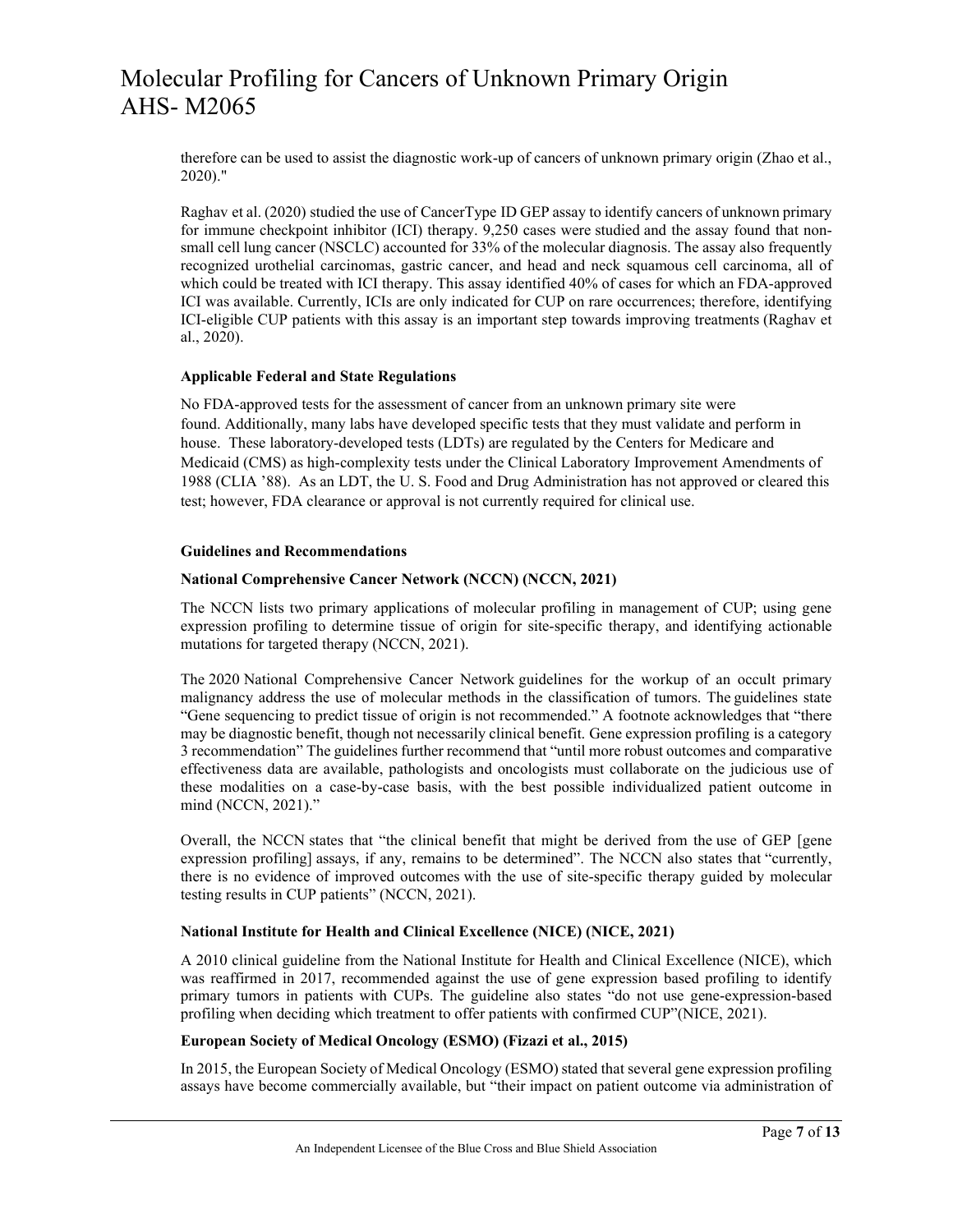primary site specific therapy remains questionable and unproven in randomized trials" (Fizazi et al., 2015).

#### **National Cancer Institute (NCI, 2018)**

The NCI acknowledges the possible utility of gene expression profiling to discover the origin site of unknown cancers. However, they also note that this method has not been validated against the gold standard and requires further study (NCI, 2018).

#### **American Cancer Society (ACS, 2018)**

The American Cancer Society acknowledges the possible use of gene expression profiling and molecule genetic testing for the diagnosis of cancers of unknown primary. However, they note that molecular genetic testing "is not needed in most cases, but it's sometimes helpful in classifying some cancers when other tests have not provided clues regarding their origin." Regarding gene expression profiling, the ACS states that "these tests can sometimes help your doctor discover where the cancer may have started, but so far, they haven't been linked to better outcomes in patients (ACS, 2018) (Losa et al., 2018) (Losa et al., 2018)."

### **Billing/Coding/Physician Documentation Information**

This policy may apply to the following codes. Inclusion of a code in this section does not guarantee that it will be reimbursed. For further information on reimbursement guidelines, please see Administrative Policies on the Blue Cross Blue Shield of North Carolina web site at www.bcbsnc.com. They are listed in the Category Search on the Medical Policy search page.

*Applicable service codes: 81479, 81504, 81540, 81599*

BCBSNC may request medical records for determination of medical necessity. When medical records are requested, letters of support and/or explanation are often useful, but are not sufficient documentation unless all specific information needed to make a medical necessity determination is included.

### **Scientific Background and Reference Sources**

#### **For Policy Titled: Gene Expression Based Assays for Cancers of Unknown Primary**

Fizazi, K., Greco, F. A., Pavlidis, N., Daugaard, G., Oien, K., & Pentheroudakis, G. (2015). Cancers of unknown primary site: ESMO Clinical Practice Guidelines for diagnosis, treatment and follow-up. *Ann Oncol, 26 Suppl 5*, v133-138. doi:10.1093/annonc/mdv305

Greco, F., & Hainsworth, J. (2011). Cancer of Unknown Primary Site. In V. DeVita, T. Lawrence, S. Rosenberg, & e. al (Eds.), *Cancer: Principles and Practice of Oncology*. Philadelphia: Lippincott Williams & Wilkins.

Greco, F. A., Lennington, W. J., Spigel, D. R., & Hainsworth, J. D. (2013). Molecular profiling diagnosis in unknown primary cancer: accuracy and ability to complement standard pathology. *J Natl Cancer Inst, 105*(11), 782-790. doi:10.1093/jnci/djt099

Hainsworth, J., & Greco, F. (2017). Overview of the classification and management of cancers of unknown primary site - UpToDate. In G. Canellos (Ed.), UpToDate. Waltham. MA. Retrieved from [https://www.uptodate.com/contents/overview-of-the-classification-and-management-of-cancers-of](https://www.uptodate.com/contents/overview-of-the-classification-and-management-of-cancers-of-unknown-primary-site?source=search_result&search=cancer%20unknown%20primary%20origin&selectedTitle=1%7E150)[unknown-primary-](https://www.uptodate.com/contents/overview-of-the-classification-and-management-of-cancers-of-unknown-primary-site?source=search_result&search=cancer%20unknown%20primary%20origin&selectedTitle=1%7E150)

[site?source=search\\_result&search=cancer%20unknown%20primary%20origin&selectedTitle=1~150.](https://www.uptodate.com/contents/overview-of-the-classification-and-management-of-cancers-of-unknown-primary-site?source=search_result&search=cancer%20unknown%20primary%20origin&selectedTitle=1%7E150)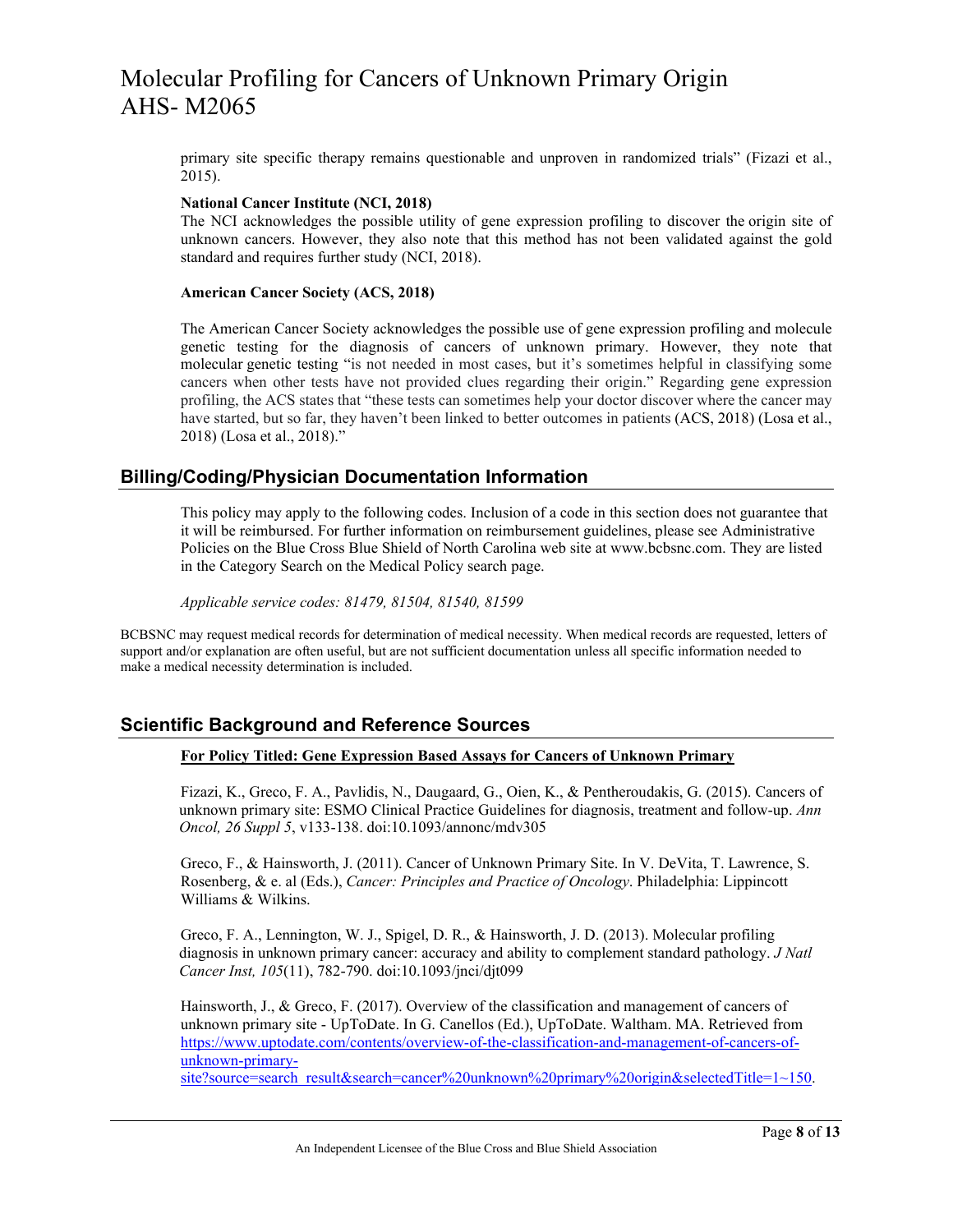Hainsworth, J. D., Rubin, M. S., Spigel, D. R., Boccia, R. V., Raby, S., Quinn, R., & Greco, F. A. (2013). Molecular gene expression profiling to predict the tissue of origin and direct site-specific therapy in patients with carcinoma of unknown primary site: a prospective trial of the Sarah Cannon research institute. *J Clin Oncol, 31*(2), 217-223. doi:10.1200/jco.2012.43.3755

Handorf, C. R., Kulkarni, A., Grenert, J. P., Weiss, L. M., Rogers, W. M., Kim, O. S., Henner, W. D. (2013). A multicenter study directly comparing the diagnostic accuracy of gene expression profiling and immunohistochemistry for primary site identification in metastatic tumors. *Am J Surg Pathol, 37*(7), 1067-1075. doi:10.1097/PAS.0b013e31828309c4

Kerr, S. E., Schnabel, C. A., Sullivan, P. S., Zhang, Y., Singh, V., Carey, B., Brachtel, E. F. (2012). Multisite validation study to determine performance characteristics of a 92-gene molecular cancer classifier. *Clin Cancer Res, 18*(14), 3952-3960. doi:10.1158/1078-0432.ccr-12-0920

NCCN. (2018). NCCN Clinical Practice Guidelines in Oncology; Occult Primary version 1.2018. https://www.nccn.org/professionals/physician\_gls/default.aspx

NICE. (2010). Metastatic malignant disease of unknown primary origin in adults: diagnosis and management | Guidance and guidelines | NICE. Retrieved from <https://www.nice.org.uk/guidance/cg104>

Oien, K. A., & Dennis, J. L. (2012). Diagnostic work-up of carcinoma of unknown primary: from immunohistochemistry to molecular profiling. In *Ann Oncol* (Vol. 23 Suppl 10, pp. x271-277). England.

Ross, J. S., Wang, K., Gay, L., Otto, G. A., White, E., Iwanik, K., Stephens, P. J. (2015). Comprehensive Genomic Profiling of Carcinoma of Unknown Primary Site: New Routes to Targeted Therapies. *JAMA Oncol, 1*(1), 40-49. doi:10.1001/jamaoncol.2014.216

Santos, M. T. D., Souza, B. F., Carcano, F. M., Vidal, R. O., Scapulatempo-Neto, C., Viana, C. R., & Carvalho, A. L. (2017). An integrated tool for determining the primary origin site of metastatic tumours. *J Clin Pathol*. doi:10.1136/jclinpath-2017-204887

Spira, A. S., Katrina. (2017). Tools for genetics and genomics: Gene expression profiling - UpToDate. In B. Raby (Ed.), UpToDate. Waltham. MA. Retrieved from [https://www.uptodate.com/contents/tools-for-genetics-and-genomics-gene-expression](https://www.uptodate.com/contents/tools-for-genetics-and-genomics-gene-expression-profiling?source=search_result&search=gene%20expression%20array%20cancer&selectedTitle=2%7E150)[profiling?source=search\\_result&search=gene%20expression%20array%20cancer&selectedTitle=2~150.](https://www.uptodate.com/contents/tools-for-genetics-and-genomics-gene-expression-profiling?source=search_result&search=gene%20expression%20array%20cancer&selectedTitle=2%7E150)

Varadhachary, G. R., & Raber, M. N. (2014). Cancer of unknown primary site. *N Engl J Med, 371*(8), 757-765. doi:10.1056/NEJMra1303917

Vikeså, J., Møller, A. K. H., Kaczkowski, B., Borup, R., Winther, O., Henao, R., Nielsen, F. C. (2015). Cancers of unknown primary origin (CUP) are characterized by chromosomal instability (CIN) compared to metastasis of know origin. *BMC Cancer, 15*. doi:10.1186/s12885-015-1128-x

Weiss, L. M., Chu, P., Schroeder, B. E., Singh, V., Zhang, Y., Erlander, M. G., & Schnabel, C. A. (2013). Blinded comparator study of immunohistochemical analysis versus a 92-gene cancer classifier in the diagnosis of the primary site in metastatic tumors. *J Mol Diagn, 15*(2), 263-269. doi:10.1016/j.jmoldx.2012.10.001

Specialty Matched Consultant Advisory Panel 8/2019

Medical Director review 8/2019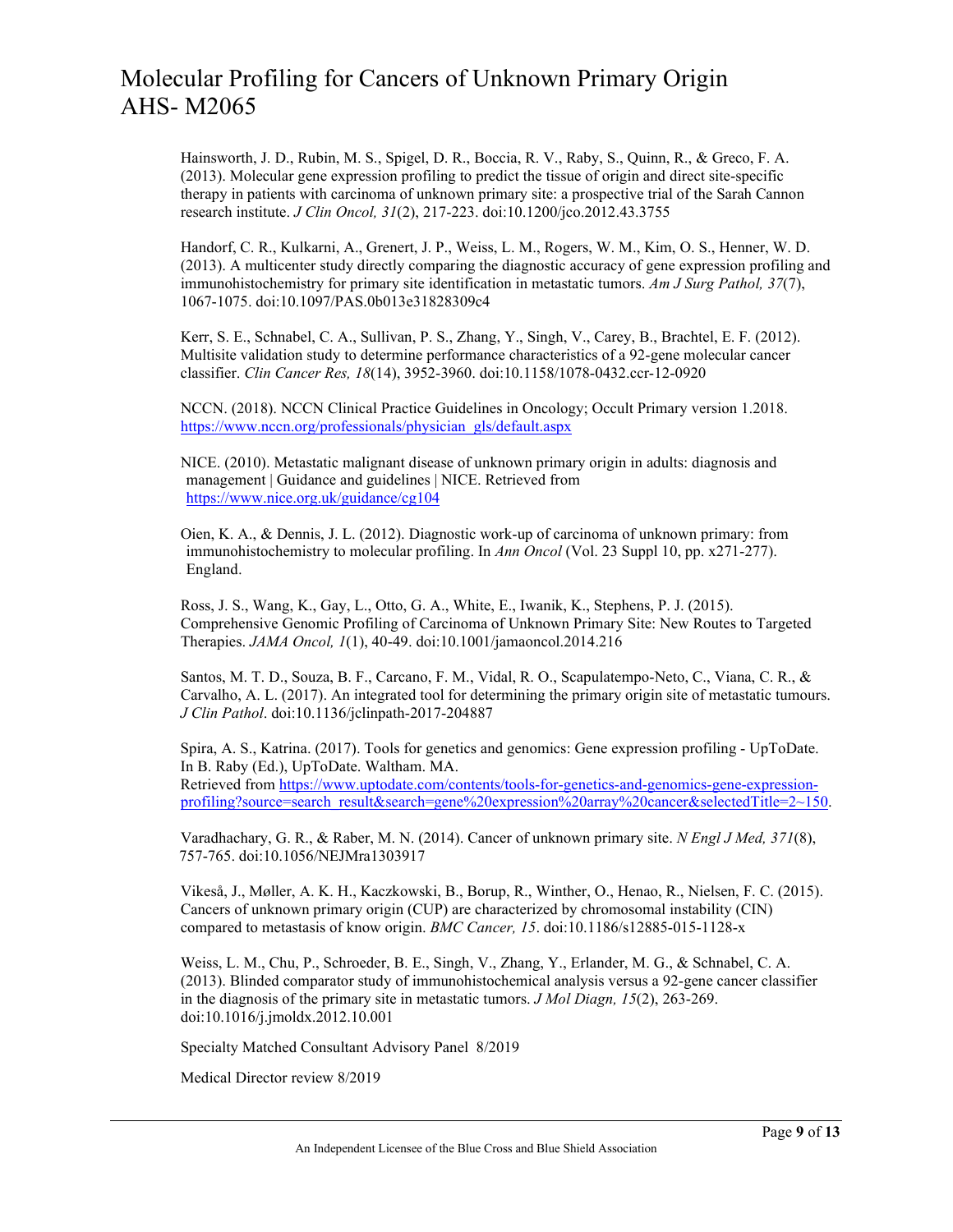#### **For Policy Titled: Molecular Profiling for Cancers of Unknown Primary Origin**

Medical Director review 7/2020

Specialty Matched Consultant Advisory Panel 8/2020

Specialty Matched Consultant Advisory Panel 8/2021

- ACS. (2018). Tests for Cancer of Unknown Primary. Retrieved from [https://www.cancer.org/cancer/cancer-unknown-primary/detection-diagnosis](https://www.cancer.org/cancer/cancer-unknown-primary/detection-diagnosis-staging/how-diagnosed.html)[staging/how-diagnosed.html](https://www.cancer.org/cancer/cancer-unknown-primary/detection-diagnosis-staging/how-diagnosed.html)
- ACS. (2021). Can a Cancer of Unknown Primary Be Found Early? Retrieved from [https://www.cancer.org/cancer/cancer-unknown-primary/detection-diagnosis](https://www.cancer.org/cancer/cancer-unknown-primary/detection-diagnosis-staging/detection.html)[staging/detection.html](https://www.cancer.org/cancer/cancer-unknown-primary/detection-diagnosis-staging/detection.html)

Biotheranostics. (2019). Identifying Tumor Origin with CancerTYPE ID. Retrieved from <https://www.cancertypeid.com/hcp-what-is-ctid>

- ClinLabNavigator. (2019). Tissue of Origin Test. Retrieved from <http://www.clinlabnavigator.com/tissue-of-origin-test.html>
- Clynick, B., Dessauvagie, B., Sterrett, G., Harvey, N. T., Allcock, R. J. N., Saunders, C., . . . Meehan, K. (2018). Genetic characterisation of molecular targets in carcinoma of unknown primary. *J Transl Med, 16*(1), 185. doi:10.1186/s12967-018-1564-x

Fizazi, K., Maillard, A., Penel, N., Baciarello, G., Allouache, D., Daugaard, G., . . . Borget, I. (2019). LBA15, PR - A phase III trial of empiric chemotherapy with cisplatin and gemcitabine or systemic treatment tailored by molecular gene expression analysis in patients with carcinomas of an unknown primary (CUP) site (GEFCAPI 04). *Annals of Oncology, 30*, v851. doi[:https://doi.org/10.1093/annonc/mdz394](https://doi.org/10.1093/annonc/mdz394)

- Gatalica, Z., Xiu, J., Swensen, J., & Vranic, S. (2018). Comprehensive analysis of cancers of unknown primary for the biomarkers of response to immune checkpoint blockade therapy. *Eur J Cancer, 94*, 179-186. doi:10.1016/j.ejca.2018.02.021
- Greco, F., & Hainsworth, J. (2011). Cancer of Unknown Primary Site. In V. DeVita, T. Lawrence, S. Rosenberg, & e. al (Eds.), *Cancer: Principles and Practice of Oncology*. Philadelphia: Lippincott Williams & Wilkins.
- Greco, F. A., Lennington, W. J., Spigel, D. R., & Hainsworth, J. D. (2013). Molecular profiling diagnosis in unknown primary cancer: accuracy and ability to complement standard pathology. *J Natl Cancer Inst, 105*(11), 782-790. doi:10.1093/jnci/djt099
- Groschel, S., Bommer, M., Hutter, B., Budczies, J., Bonekamp, D., Heining, C., . . . Frohling, S. (2016). Integration of genomics and histology revises diagnosis and enables effective therapy of refractory cancer of unknown primary with PDL1 amplification. *Cold Spring Harb Mol Case Stud, 2*(6), a001180. doi:10.1101/mcs.a001180

Hainsworth, J., & Greco, F. (2019). Overview of the classification and management of cancers of unknown primary site - UpToDate. In G. Canellos (Ed.), *UpToDate*. Retrieved from [https://www.uptodate.com/contents/overview-of-the-classification-and-management-of](https://www.uptodate.com/contents/overview-of-the-classification-and-management-of-cancers-of-unknown-primary-site?source=search_result&search=cancer%20unknown%25su20primary%20origin&selectedTitle=1%7E150)[cancers-of-unknown-primary](https://www.uptodate.com/contents/overview-of-the-classification-and-management-of-cancers-of-unknown-primary-site?source=search_result&search=cancer%20unknown%25su20primary%20origin&selectedTitle=1%7E150)[site?source=search\\_result&search=cancer%20unknown%su20primary%20origin&selectedTitl](https://www.uptodate.com/contents/overview-of-the-classification-and-management-of-cancers-of-unknown-primary-site?source=search_result&search=cancer%20unknown%25su20primary%20origin&selectedTitle=1%7E150)  $e=1$ ~150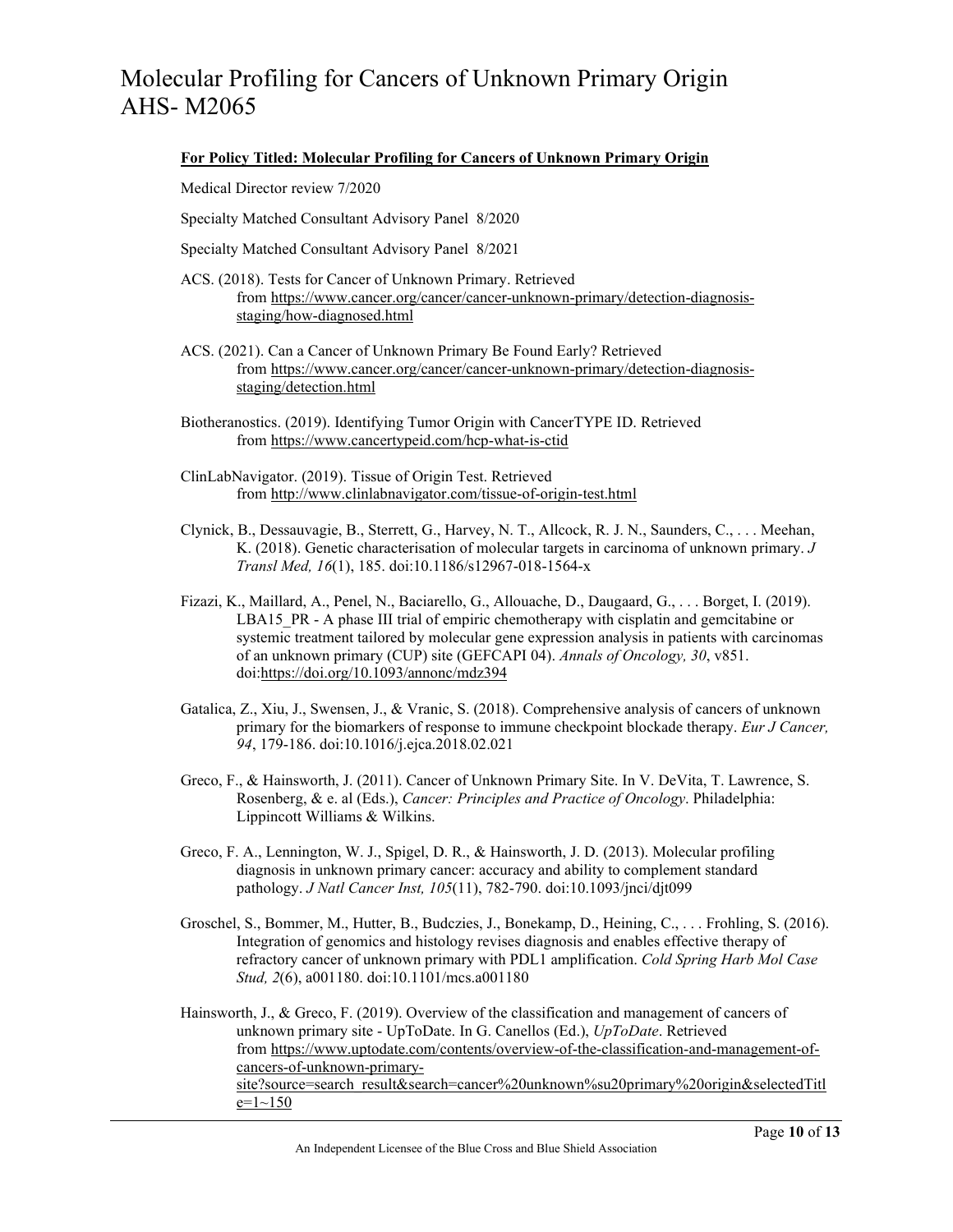- Hainsworth, J. D., Greco, Anthony. (2021). Adenocarcinoma of unknown primary site. Retrieved from [https://www.uptodate.com/contents/adenocarcinoma-of-unknown-primary](https://www.uptodate.com/contents/adenocarcinoma-of-unknown-primary-site?search=cancer%20unknown%20primary%20origin&topicRef=4878&source=see_link#H315626628)[site?search=cancer%20unknown%20primary%20origin&topicRef=4878&source=see\\_link#H3](https://www.uptodate.com/contents/adenocarcinoma-of-unknown-primary-site?search=cancer%20unknown%20primary%20origin&topicRef=4878&source=see_link#H315626628) [15626628](https://www.uptodate.com/contents/adenocarcinoma-of-unknown-primary-site?search=cancer%20unknown%20primary%20origin&topicRef=4878&source=see_link#H315626628)
- Hainsworth, J. D., Rubin, M. S., Spigel, D. R., Boccia, R. V., Raby, S., Quinn, R., & Greco, F. A. (2013). Molecular gene expression profiling to predict the tissue of origin and direct sitespecific therapy in patients with carcinoma of unknown primary site: a prospective trial of the Sarah Cannon research institute. *J Clin Oncol, 31*(2), 217-223. doi:10.1200/jco.2012.43.3755
- Handorf, C. R., Kulkarni, A., Grenert, J. P., Weiss, L. M., Rogers, W. M., Kim, O. S., . . . Henner, W. D. (2013). A multicenter study directly comparing the diagnostic accuracy of gene expression profiling and immunohistochemistry for primary site identification in metastatic tumors. *Am J Surg Pathol, 37*(7), 1067-1075. doi:10.1097/PAS.0b013e31828309c4
- Hayashi, H., Kurata, T., Takiguchi, Y., Arai, M., Takeda, K., Akiyoshi, K., . . . Nakagawa, K. (2019). Randomized Phase II Trial Comparing Site-Specific Treatment Based on Gene Expression Profiling with Carboplatin and Paclitaxel for Patients With Cancer of Unknown Primary Site. *J Clin Oncol, 37*(7), 570-579. doi:10.1200/jco.18.00771
- Kerr, S. E., Schnabel, C. A., Sullivan, P. S., Zhang, Y., Singh, V., Carey, B., . . . Brachtel, E. F. (2012). Multisite validation study to determine performance characteristics of a 92-gene molecular cancer classifier. *Clin Cancer Res, 18*(14), 3952-3960. doi:10.1158/1078-0432.ccr-12-0920
- Loffler, H., Pfarr, N., Kriegsmann, M., Endris, V., Hielscher, T., Lohneis, P., . . . Kramer, A. (2016). Molecular driver alterations and their clinical relevance in cancer of unknown primary site. *Oncotarget, 7*(28), 44322-44329. doi:10.18632/oncotarget.10035
- Losa, F., Soler, G., Casado, A., Estival, A., Fernández, I., Giménez, S., . . . Seguí, M. (2018). SEOM clinical guideline on unknown primary cancer (2017). *Clin Transl Oncol, 20*(1), 89-96. doi:10.1007/s12094-017-1807-y
- NCCN. (2021). Occult Primary (Cancer of Unknown Primary [CUP]). *NCCN Clinical Practice Guidelines in Oncology.* Retrieved from [https://www.nccn.org/professionals/physician\\_gls/pdf/occult.pdf](https://www.nccn.org/professionals/physician_gls/pdf/occult.pdf)
- NCI. (2018). Carcinoma of Unknown Primary Treatment (PDQ®)–Health Professional Version. Retrieved from [https://www.cancer.gov/types/unknown-primary/hp/unknown-primary](https://www.cancer.gov/types/unknown-primary/hp/unknown-primary-treatment-pdq#_10)[treatment-pdq#\\_10](https://www.cancer.gov/types/unknown-primary/hp/unknown-primary-treatment-pdq#_10)
- NICE. (2021). Metastatic malignant disease of unknown primary origin in adults: diagnosis and management | Guidance and guidelines | NICE. Retrieved from: file:///C:/Users/AHCS8330/Downloads/metastatic-malignant-disease-of-unknown-primaryorigin-investigating-and-diagnosing-metastatic-malignant-disease-of-unknown-primaryorigin%20(2).pdf
- Nystrom, S. J., Hornberger, J. C., Varadhachary, G. R., Hornberger, R. J., Gutierrez, H. R., Henner, D. W., . . . Walker, M. G. (2012). Clinical utility of gene-expression profiling for tumor-site origin in patients with metastatic or poorly differentiated cancer: impact on diagnosis, treatment, and survival. *Oncotarget, 3*(6), 620-628. doi:10.18632/oncotarget.521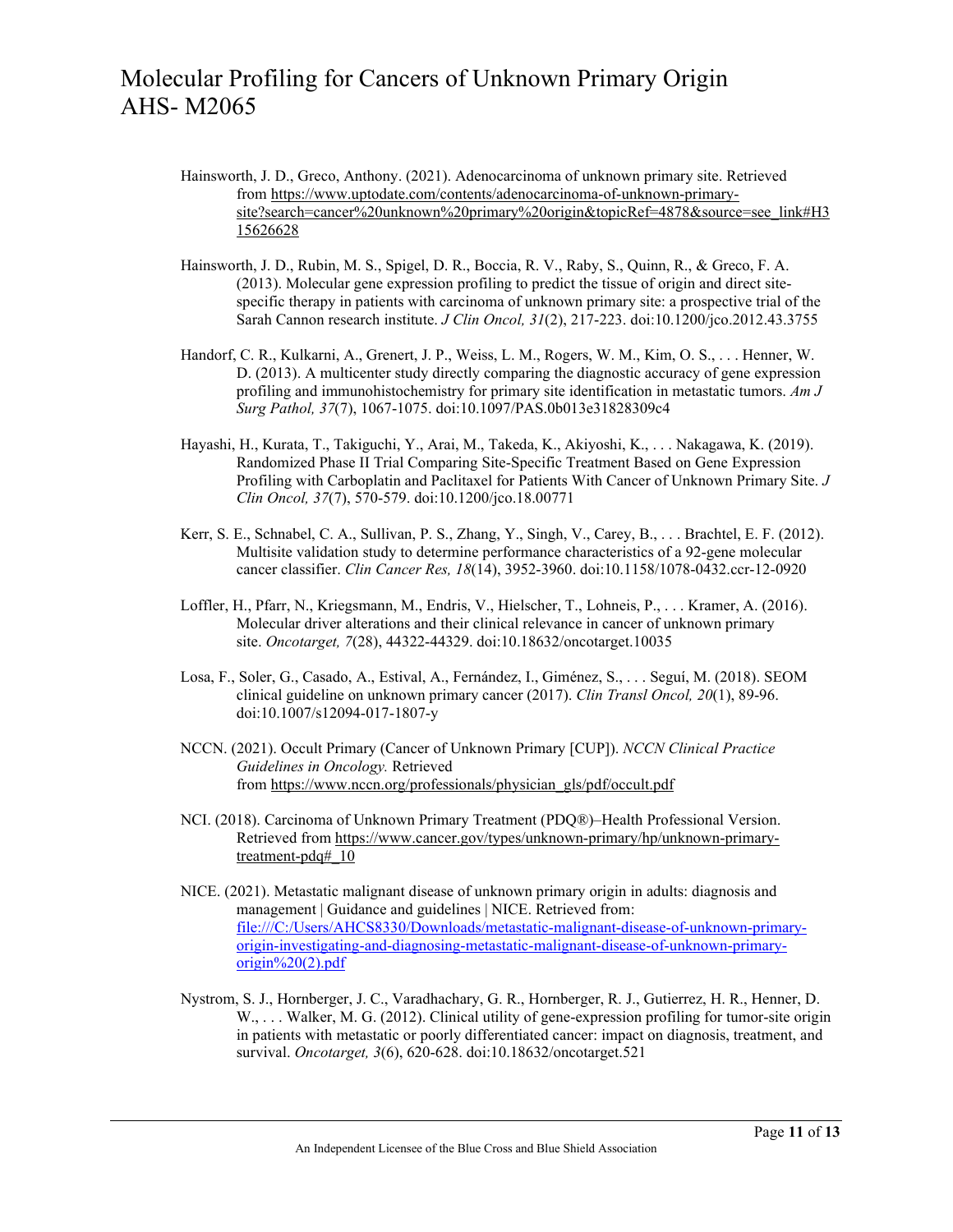- Oien, K. A., & Dennis, J. L. (2012). Diagnostic work-up of carcinoma of unknown primary: from immunohistochemistry to molecular profiling. In *Ann Oncol* (Vol. 23 Suppl 10, pp. x271-277). England.
- Pillai, R., Deeter, R., Rigl, C. T., Nystrom, J. S., Miller, M. H., Buturovic, L., & Henner, W. D. (2011). Validation and reproducibility of a microarray-based gene expression test for tumor identification in formalin-fixed, paraffin-embedded specimens. *J Mol Diagn, 13*(1), 48-56. doi:10.1016/j.jmoldx.2010.11.001
- Raghav, K., Overman, M., Poage, G. M., Soifer, H. S., Schnabel, C. A., & Varadhachary, G. R. (2020). Defining a Distinct Immunotherapy Eligible Subset of Patients with Cancer of Unknown Primary Using Gene Expression Profiling with the 92-Gene Assay. *Oncologist, 25*(11), e1807 e1811. doi:10.1634/theoncologist.2020-0234
- Ross, J. S., Wang, K., Gay, L., Otto, G. A., White, E., Iwanik, K., . . . Stephens, P. J. (2015). Comprehensive Genomic Profiling of Carcinoma of Unknown Primary Site: New Routes to Targeted Therapies. *JAMA Oncol, 1*(1), 40-49. doi:10.1001/jamaoncol.2014.216
- Santos, M. T. D., Souza, B. F., Carcano, F. M., Vidal, R. O., Scapulatempo-Neto, C., Viana, C. R., & Carvalho, A. L. (2017). An integrated tool for determining the primary origin site of metastatic tumours. *J Clin Pathol*. doi:10.1136/jclinpath-2017-204887
- Steiling, K., Christenson, Stephanie. (2021). Tools for genetics and genomics: Gene expression profiling. Retrieved from [https://www.uptodate.com/contents/tools-for-genetics-and-genomics](https://www.uptodate.com/contents/tools-for-genetics-and-genomics-gene-expression-profiling?source=search_result&search=gene%20expression%20array%20cancer&selectedTitle=2%7E150)[gene-expression](https://www.uptodate.com/contents/tools-for-genetics-and-genomics-gene-expression-profiling?source=search_result&search=gene%20expression%20array%20cancer&selectedTitle=2%7E150)[profiling?source=search\\_result&search=gene%20expression%20array%20cancer&selectedTitl](https://www.uptodate.com/contents/tools-for-genetics-and-genomics-gene-expression-profiling?source=search_result&search=gene%20expression%20array%20cancer&selectedTitle=2%7E150)  $e=2.150$
- Varadhachary, G. R., & Raber, M. N. (2014). Cancer of unknown primary site. *N Engl J Med, 371*(8), 757-765. doi:10.1056/NEJMra1303917
- Varghese, A. M., Arora, A., Capanu, M., Camacho, N., Won, H. H., Zehir, A., . . . Saltz, L. B. (2017). Clinical and molecular characterization of patients with cancer of unknown primary in the modern era. *Ann Oncol, 28*(12), 3015-3021. doi:10.1093/annonc/mdx545
- Vikeså, J., Møller, A. K. H., Kaczkowski, B., Borup, R., Winther, O., Henao, R., . . . Nielsen, F. C. (2015). Cancers of unknown primary origin (CUP) are characterized by chromosomal instability (CIN) compared to metastasis of know origin. *BMC Cancer, 15*. doi:10.1186/s12885-015-1128-x
- Weiss, L. M., Chu, P., Schroeder, B. E., Singh, V., Zhang, Y., Erlander, M. G., & Schnabel, C. A. (2013). Blinded comparator study of immunohistochemical analysis versus a 92-gene cancer classifier in the diagnosis of the primary site in metastatic tumors. *J Mol Diagn, 15*(2), 263- 269. doi:10.1016/j.jmoldx.2012.10.001
- Zehir, A., Benayed, R., Shah, R. H., Syed, A., Middha, S., Kim, H. R., . . . Berger, M. F. (2017). Mutational landscape of metastatic cancer revealed from prospective clinical sequencing of 10,000 patients. *Nat Med, 23*(6), 703-713. doi:10.1038/nm.4333
- Zhao, Y., Pan, Z., Namburi, S., Pattison, A., Posner, A., Balachander, S., . . . George, J. (2020). CUP-AI-Dx: A tool for inferring cancer tissue of origin and molecular subtype using RNA geneexpression data and artificial intelligence. *EBioMedicine, 61*. doi:10.1016/j.ebiom.2020.103030